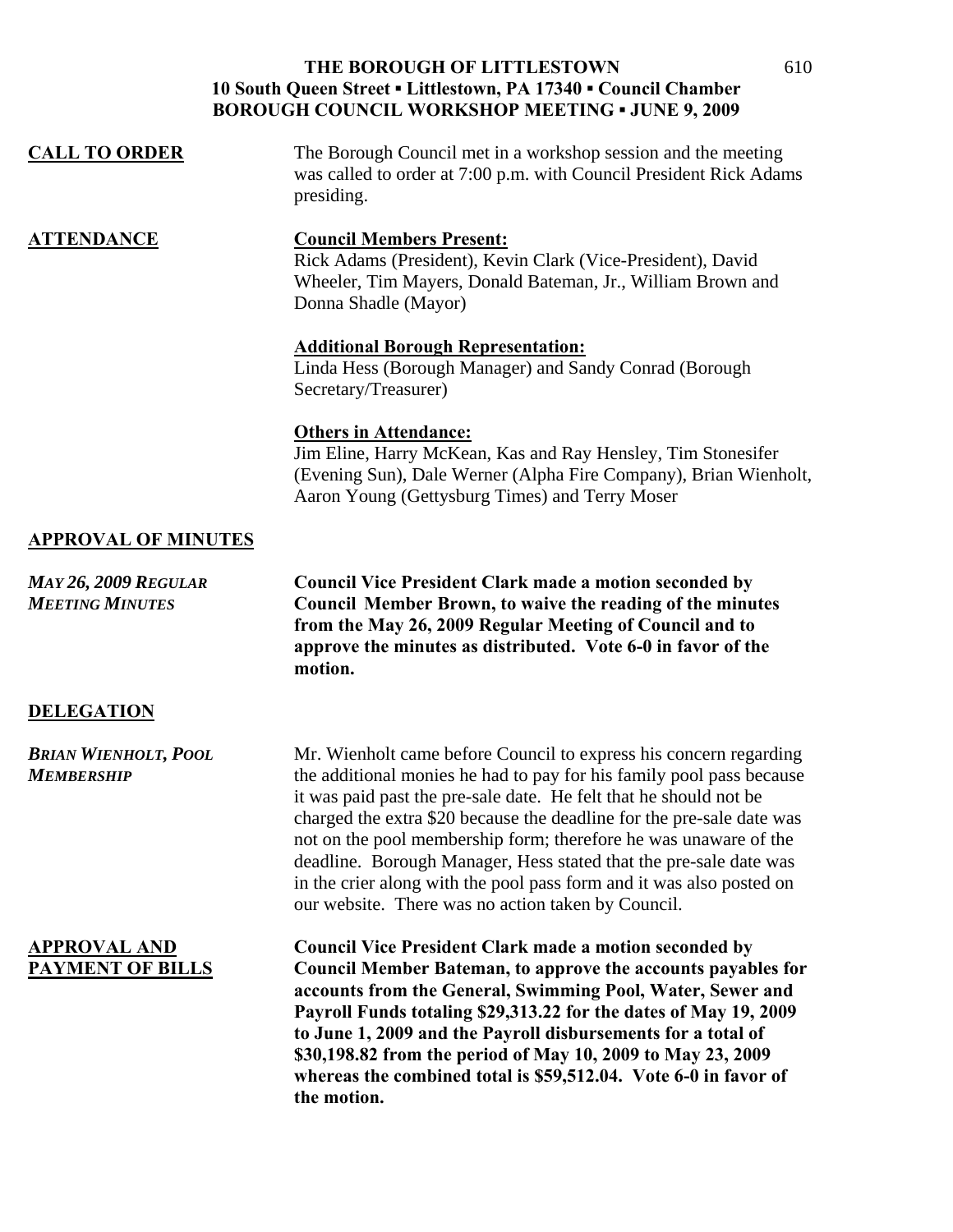#### **THE BOROUGH OF LITTLESTOWN 10 South Queen Street ▪ Littlestown, PA 17340 ▪ Council Chamber BOROUGH COUNCIL WORKSHOP MEETING ▪ JUNE 9, 2009**

# **APPROVAL OF REVENUE AND EXPENDITURES**

| <b>TREASURER'S REPORT</b>                                                                                                                                 | <b>Council Vice President Clark made a motion seconded by</b><br><b>Council Member Bateman, to approve the Treasurer's Report</b><br>for the date period of May 1, 2009 through May 31, 2009. Vote<br>6-0 in favor of the motion.                                                                                                                                                                     |
|-----------------------------------------------------------------------------------------------------------------------------------------------------------|-------------------------------------------------------------------------------------------------------------------------------------------------------------------------------------------------------------------------------------------------------------------------------------------------------------------------------------------------------------------------------------------------------|
| <b>FINANCIAL REPORT</b>                                                                                                                                   | <b>Council Vice President Clark made a motion seconded by</b><br><b>Council Member Bateman, to approve the Financial Report for</b><br>June 9, 2009. Vote 6-0 in favor of the motion.                                                                                                                                                                                                                 |
| <b>RESERVE SAVINGS REPORT</b>                                                                                                                             | <b>Council Vice President Clark made a motion seconded by</b><br><b>Council Member Bateman, to approve the Reserve Savings</b><br>Report. Vote 6-0 in favor of the motion.                                                                                                                                                                                                                            |
| <b>UNFINISHED BUSINESS</b>                                                                                                                                |                                                                                                                                                                                                                                                                                                                                                                                                       |
| YARD SALES DURING GOOD<br><b>OLD DAYS</b>                                                                                                                 | <b>Council Vice President Clark made a motion seconded by</b><br>Council Member Brown, to approve the temporary waiver of<br>Yard Sale permit fees within the Borough of Littlestown for the<br>date period of Thursday, August 13, 2009 to August 15, 2009.<br>Vote 6-0 in favor of the motion.                                                                                                      |
| <b>NEW BUSINESS</b>                                                                                                                                       |                                                                                                                                                                                                                                                                                                                                                                                                       |
| <b>APPROVAL OF THE 2009</b><br><b>BUDGET AMENDMENTS</b>                                                                                                   | <b>Council Vice President Clark made a motion seconded by</b><br>Council Member Bateman, to approve the half year budget<br>amendments for the General, Water and Sewer Funds for the<br>2009 fiscal budget year. Vote 6-0 in favor of the motion.                                                                                                                                                    |
| <b>APPROVAL OF METERED</b><br><b>PARKING SPACES ON</b><br><b>PATRICK AVENUE</b>                                                                           | <b>Council Vice President Clark made a motion seconded by</b><br>Council Member Brown, to postpone the approval of metered<br>parking spaces on Patrick Avenue until the June 23, 2009<br>regular meeting of Council. Vote 6-0 in favor of the motion.                                                                                                                                                |
| <b>APPROVAL TO ALLOW BARTS</b><br><b>CENTENARY UNITED METHODIST</b><br><b>CHURCH TO USE THE</b><br><b>PLAYGROUND FACILITIES AT</b><br><b>MAPLE AVENUE</b> | <b>Council Vice President Clark made a motion seconded by</b><br><b>Council Member Bateman, to approve Barts Centenary</b><br><b>United Methodist Church to conduct Vacation Bible School from</b><br>6:00pm – 8:00pm on Monday, June 15 through Friday, June 19,<br>2009 at the Playground Facilities on Maple Avenue, contingent<br>upon certificate of insurance. Vote 6-0 in favor of the motion. |